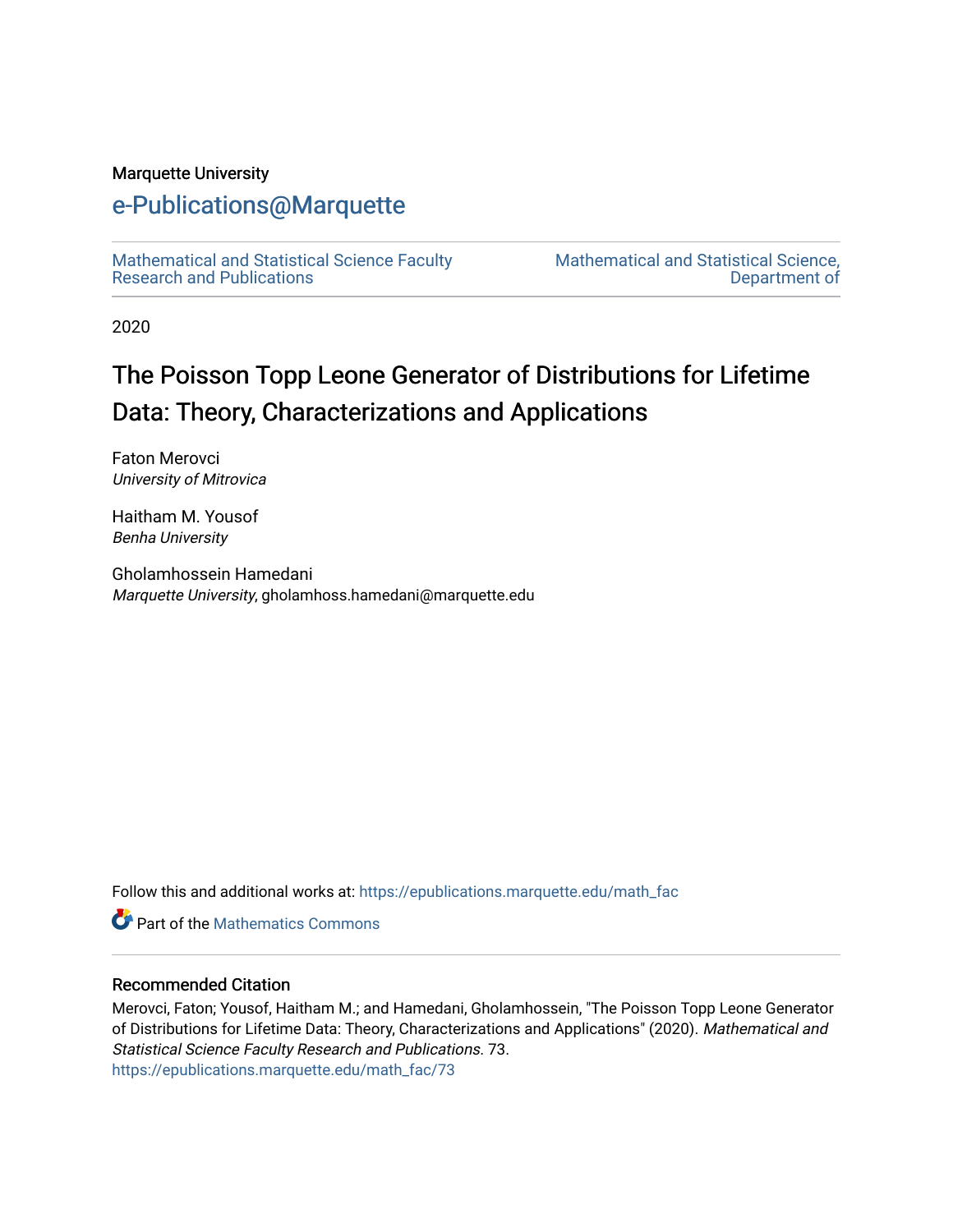# Pakistan Journal of Statistics and Operation Research

# **The Poisson Topp Leone Generator of Distributions for Lifetime Data: Theory, Characterizations and Applications**



**Faton Merovci**<sup>1</sup> **, Haitham M. Yousof**<sup>2</sup>**and G.G. Hamedani**<sup>3</sup>

1. Faculty of Mechanical and Computer Engineering, University of Mitrovica "Isa Boletini", Kosovo, [faton.merovci@umib.net](mailto:faton.merovci@umib.net) 2. Department of Statistics, Mathematics and Insurance, Benha University, Egypt, [haitham.yousof@fcom.bu.edu.eg](mailto:haitham.yousof@fcom.bu.edu.eg) 3. Department of Mathematics, Statistics and Computer Science, Marquette University, USA, [gholamhoss.hamedani@marquette.edu](mailto:gholamhoss.hamedani@marquette.edu)

# **Abstract:**

We study a new family of distributions defined by the minimum of the Poisson random number of independent identically distributed random variables having a Topp Leone-G distribution (see Rezaei et al., (2016)). Some mathematical properties of the new family including ordinary and incomplete moments, quantile and generating functions, mean deviations, order statistics, reliability and entropies are derived. Maximum likelihood estimation of the model parameters is investigated. Some special models of the new family are discussed. An application is carried out on real data set applications sets to show the potentiality of the proposed family.

**Keywords:** Topp Leone-G Family**,** Order Statistics, Maximum Likelihood Estimation, Quantile function, Generating Function, Moments.

**Mathematical Subject Classification:** 60E05, 97K50, 62N02.

# **1. Introduction**

The statistical literature contains many new classes of distributions which have been constructed by extending common families of continuous distributions and give more flexibility by adding one or more parameters to the baseline model. These new families have been used for modeling data in many applied areas such as engineering, economics, biological studies and environmental sciences. So, several classes of distributions have been constructed by extending common families of continuous distributions. These generalized distributions give more flexibility by adding one "or more" parameters to the baseline model. They were pioneered by Gupta et al. (1998) who proposed the exponentiated-G class, which consists of raising the cumulative distribution function (CDF) to a positive power parameter. Many other classes can be cited such as the Marshall-Olkin-G family by Marshall and Olkin (1997), beta generalized-G family by Eugene et al. (2002), transmuted exponentiated generalized-G family by Yousof et al. (2015), generalized transmuted-G by Nofal et al. (2017), the Topp Leone generated family by Rezaei et al. (2017), exponentiated transmuted-G family by Merovci et al. (2017), Topp-Leone Odd Log-Logistic Family of Distributions by Brito et al. (2017), Burr X-G by Yousof et al. (2017), exponentiated generalized-G Poisson family by Aryal and Yousof (2017), type I general exponential class of distributions by Hamedani et al. (2017), Burr XII system of densities by Cordeiro et al. (2018), exponential Lindley odd log-logistic G family by Korkmaz et al. (2018a), Marshall–Olkin generalized G Poisson family by Korkmaz et al. (2018b), Burr-Hatke family of distributions by Yousof et al. (2018), a new extended G family by Hamedani et al. (2018), Type II general exponential class of distributions by Hamedani et al. (2019) and odd Nadarajah-Haghighi family of distributions by Nascimento et al. (2019), the Weibull G Poisson family by Yousof et al.(2020), among other.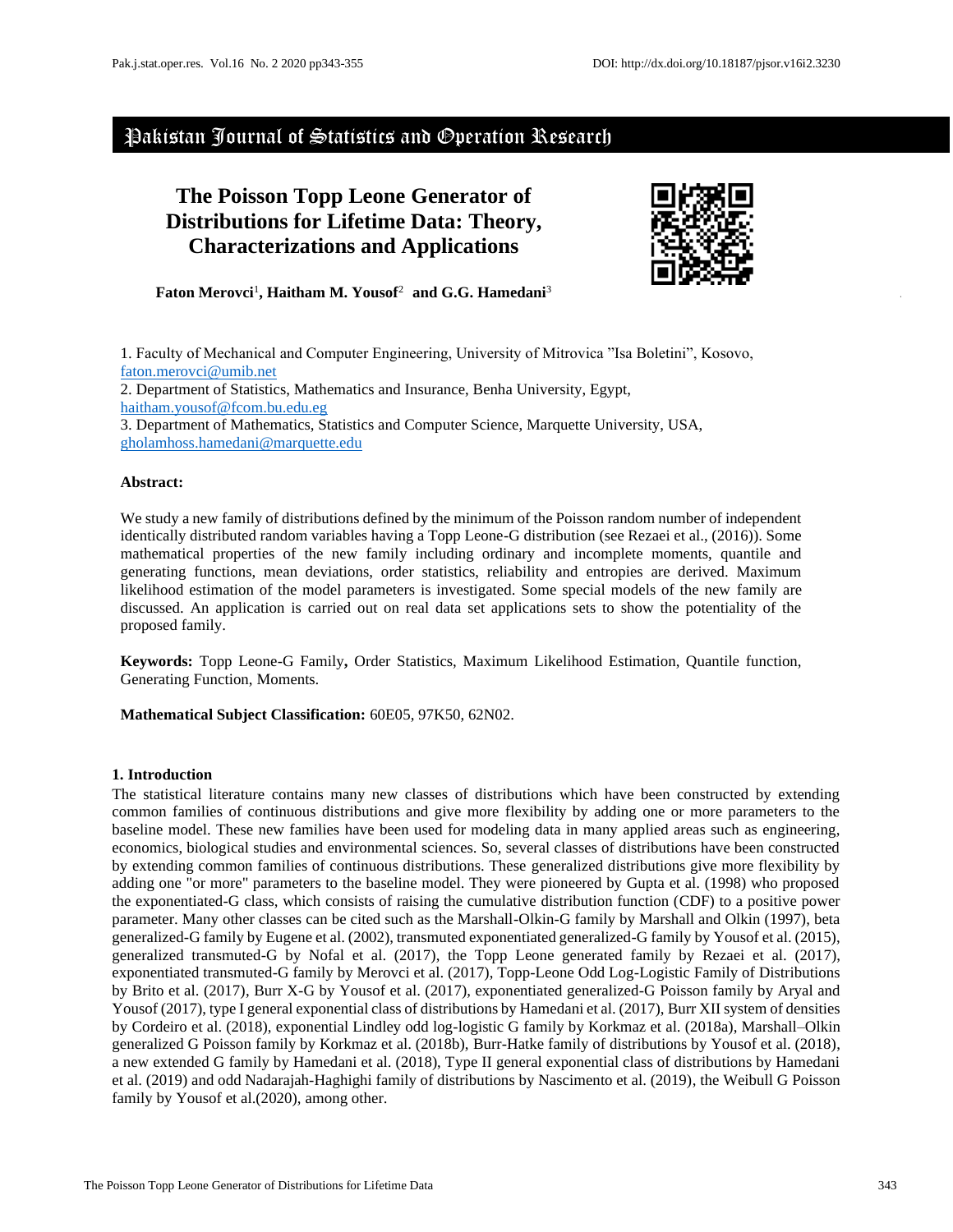Due to Rezaei et al. (2017), the cumulative distribution function (CDF) and the probability density function (PDF) of the Topp Leone (TL) generated family of distributions distribution specified by

$$
H(x; \alpha, \psi) = \{G(x; \psi)[2 - G(x; \psi)]\}^{\alpha} = G(x; \psi)^{\alpha} [2 - G(x; \psi)]^{\alpha}, \tag{1}
$$

and

$$
h(x; \alpha, \psi) = 2\alpha g(x; \psi) G(x; \psi)^{\alpha - 1} [1 - G(x; \psi)][2 - G(x; \psi)]^{\alpha - 1},
$$
\n(2)

respectively. Suppose  $Z_1, \ldots, Z_N$  be independent identically random variable (iid) with common CDF Topp Leone-G and  $N$  be random variable with

$$
P(N = n) = \frac{1}{e^{\lambda} - 1} \times \frac{\lambda^n}{n!}, \ n = 1, 2, ..., \lambda > 0,
$$

and define  $M_N = max{Z_1, ..., Z_N}$  then

$$
F(x) = \sum_{n=0}^{\infty} p(M_N \le x | N = n) p(N = n).
$$
 (3)

Equation (3) can be expressed as

$$
F(x) = \sum_{n=0}^{\infty} \left\{ \frac{1 - exp[-\lambda H(x; \alpha, \psi)]}{e^{\lambda} - 1} \right\}^{n} \frac{1}{e^{\lambda} - 1} \frac{\lambda^{n}}{n!}.
$$

Using equations (2) and the last equation, we can write

$$
F(x) = \frac{1 - exp\{-\lambda G(x; \psi)^{\alpha} [2 - G(x; \psi)]^{\alpha}\}}{(1 - e^{-\lambda})}.
$$
\n(4)

Equation (4) is called Poisson Topp Leone-G (PTL-G) family of distributions. Several new models can be generated by considering special distributions for  $G(x)$ . The corresponding PDF of reduces to

$$
f(x) = \frac{2\lambda\alpha g(x;\psi)G(x;\psi)^{\alpha-1}[1 - G(x;\psi)][2 - G(x;\psi)]^{\alpha-1}}{(1 - e^{-\lambda})\exp\{\lambda G(x;\psi)^{\alpha}[2 - G(x;\psi)]^{\alpha}\}}.
$$
\n
$$
= G(x) \text{ and } g(x;\psi) = g(x) \text{ Now we have a useful linear representation for the}
$$
\n
$$
f(x) = \frac{2\lambda\alpha g(x;\psi)G(x;\psi)^{\alpha-1}[1 - G(x;\psi)][2 - G(x;\psi)]^{\alpha-1}}{2\lambda\alpha g(x;\psi)}.
$$
\n(5)

Henceforward  $G(x; \psi) = G(x)$  and  $g(x; \psi) = g(x)$ . Now we can provide a useful linear representation for the PTL-G density function in. Expanding the quantity  $exp{-\lambda G(x)^{\alpha}[2 - G(x)]^{\alpha}}$  in power series, we can write ∞

$$
f(x) = \sum_{i=0}^{\infty} \frac{\lambda^{i+1} \alpha 2^{\alpha(i+1)} (-1)^i g(x) [1 - G(x)]}{i! (1 - e^{-\lambda}) G(x)^{-\lceil \alpha(i+1) - 1 \rceil}} \left[ 1 - \frac{G(x)}{2} \right]^{\alpha(i+1) - 1}.
$$
 (6)

Consider the power series

$$
(1-n)^{c} = \sum_{j=0}^{\infty} \frac{(-1)^{j} \Gamma(1+c)}{j! \Gamma(1+c-j)} n^{j}, \tag{7}
$$

which holds for  $|z| < 1$  and  $b > 0$  real non-integer. Using the power series in and after some algebra the PDF of the PTL-G class in can be expressed as

$$
f(x) = \sum_{i,j=0}^{\infty} \{ Y_{i,j} \pi_{\alpha(i+1)+j}(x) - Y_{i,j}^{*} \pi_{\alpha(i+1)+j+1}(x) \},
$$
\n(8)

where  $\pi_{\gamma}(x) = \gamma g(x) G(x)^{\gamma - 1}$ .

$$
\gamma_{i,j} = \frac{\alpha \lambda^{i+1} (-1)^{i+j} 2^{\alpha(i+1)-j}}{i! (1 - e^{-\lambda}) [\alpha(i+1) + j]} \binom{\alpha(i+1) - 1}{j} \text{ and}
$$

$$
\gamma_{i,j}^* = \frac{\alpha \lambda^{i+1} (-1)^{i+j} 2^{\alpha(i+1)-j}}{i! (1 - e^{-\lambda}) [\alpha(i+1) + j + 1]} \binom{\alpha(i+1) - 1}{j}.
$$

Equation (8) reveals that the density of  $X$  can be expressed as a linear representation of exp-G densities. So, several mathematical properties of the new family can be obtained by knowing those of the exp-G distribution. The CDF of the PTL-G family can also be expressed as a mixture of exp-G densities. By integrating, we obtain the same mixture representation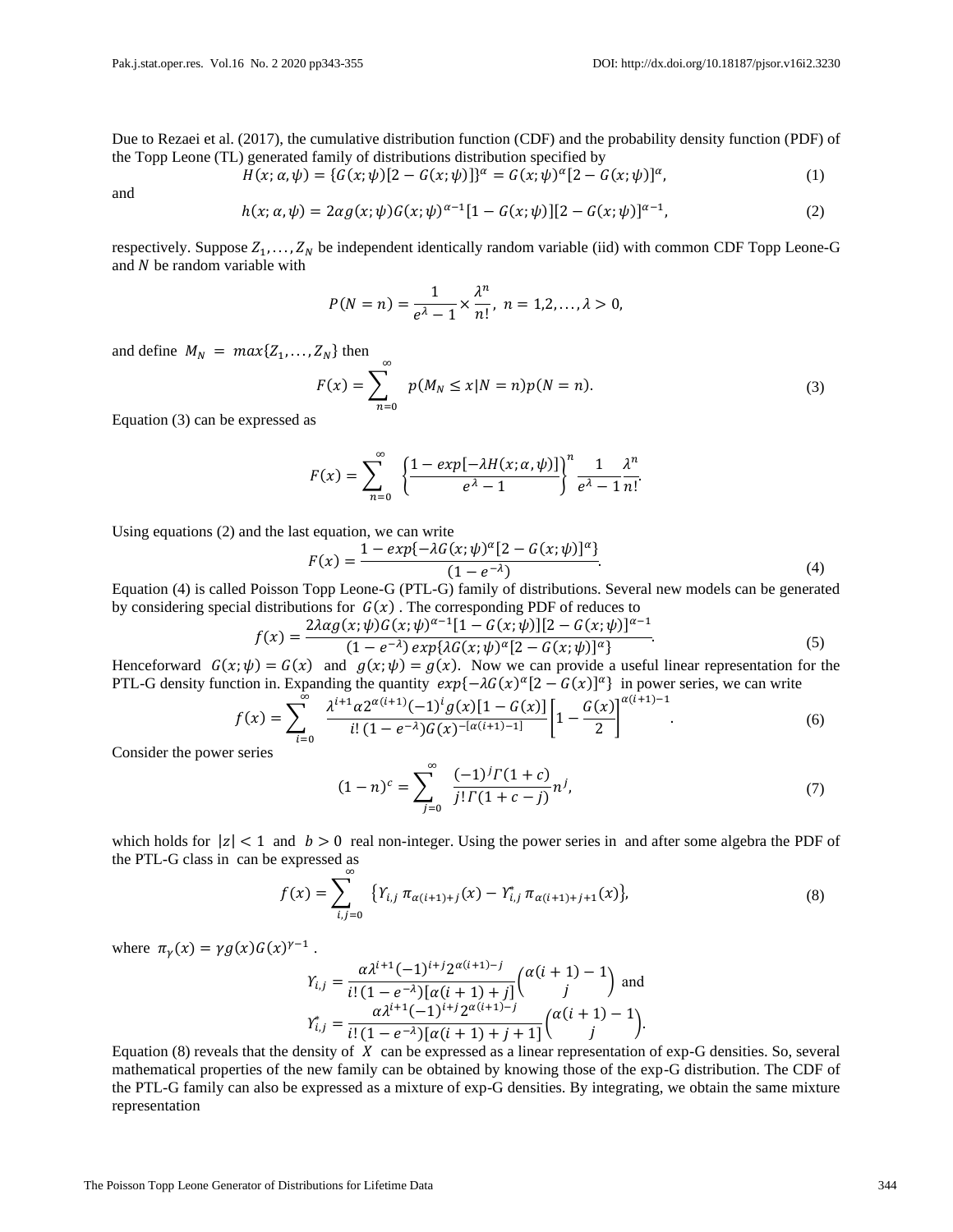.

$$
f(x) = \sum_{i,j=0}^{\infty} \{ Y_{i,j} \, \Pi_{\alpha(i+1)+j}(x) - Y_{i,j}^* \, \Pi_{\alpha(i+1)+j+1}(x) \},\tag{9}
$$

where  $\Pi_{\nu}(x)$  is the CDF of the exp-G family with power parameter ( $\gamma$ ). The rest of the paper is outlined as follows. In Section 2, we define three special models and provide the plots of their PDF's and hazard rate functions (HRF's). In Section 3, we derive some of its mathematical properties including probability weighted moments (PWMs), residual life and reversed residual life functions, ordinary, incomplete moments and generating functions, finally order statistics and their moments are introduced at the end of the section. Some characterizations results are provided in Section 4. Maximum likelihood estimation of the model parameters is addressed in Section 5. In section 6, simulation results to assess the performance of the proposed maximum likelihood estimation procedure are discussed. In Section 7, we provide the applications to real data to illustrate the importance of the new family. Finally, some concluding remarks are presented in Section 8.

#### **2. Special models**

### **2.2 PTL-Exponential (PTL-E) distribution**

The parent exponential distribution has PDF and CDF given, respectively, by

$$
G(x,b) = 1 - exp(-bx).
$$

The CDF of PTE-Exponential distribution if given by 
$$
(x > 0)
$$

$$
F(x) = \frac{1 - exp(-\lambda(1 - exp(-bx))^{\alpha}[1 + exp(-bx)]^{\alpha}]}{(1 - e^{-\lambda})}
$$

Figures 1 and 2 illustrate some of the possible shapes of the PDF and HRF of the PTL-E distribution.

### **2.2 The PTL-Weibull (PTL-W) distribution**

The parent Weibull distribution (see Weibull (1951)) has CDF given by  $G(x; a, b) = 1 - exp(-bx^{a}).$ 

The CDF of PTL-W distribution is given by  $(x > 0)$ 

$$
F(x) = \frac{1 - exp(-\lambda(1 - exp(-bx^{a}))^{\alpha}[1 + exp(-bx^{a})]^{\alpha}]}{(1 - e^{-\lambda})}.
$$

Figures 3 and 4 illustrates possible shapes of the PDF and HRF for some PTL-W distributions.

### **3.2 The PTL-generalized half normal (PTL-GHN) distribution**

The parent generalized half normal distribution has CDF given by

$$
G(x, a, b) = 2\Phi\left[\left(\frac{x}{a}\right)^b\right] - 1.
$$

The CDF and PDF of PTL-GHN distribution are given by

$$
F(x) = \frac{1 - exp\left\{-\lambda G \left\{2\Phi \left[\left(\frac{x}{a}\right)^b\right] - 1\right\}^{\alpha} \left(2 - \left\{2\Phi \left[\left(\frac{x}{a}\right)^b\right] - 1\right\}\right)^{\alpha}\right\}}{(1 - e^{-\lambda})}.
$$

#### **3. Mathematical properties**

#### **3.1 Probability weighted moments**

The PWMs are expectations of certain functions of a random variable and they can be defined for any random variable whose ordinary moments exist. The PWM method can generally be used for estimating parameters of a distribution whose inverse form cannot be expressed explicitly. The  $(s, r)$ th PWM of X following the PTL-G family, say  $\rho_{s,r}$ , is formally defined by

$$
\rho_{s,r}=E\{X^{s}F(X)^{r}\}=\int_{-\infty}^{\infty} x^{s}F(x)^{r}f(x)dx.
$$

Using equations (5) and (6), we can write

$$
f(x)F(x)^r = \sum_{i,j=0}^{\infty} \quad \{p_{i,j} \pi_{\alpha(i+1)+j}(x) - p_{i,j}^* \pi_{\alpha(i+1)+j+1}(x)\},\
$$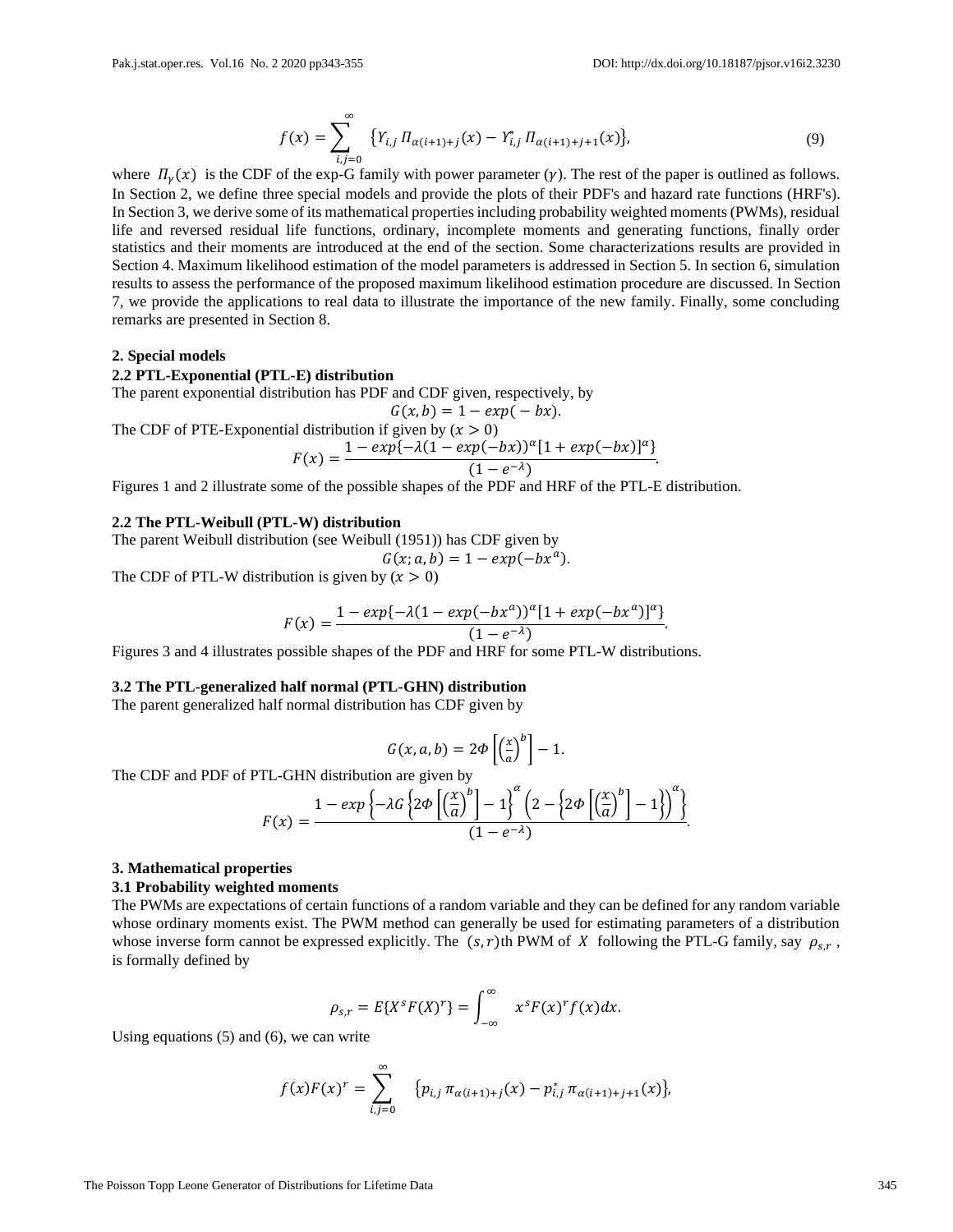.

where

$$
p_{i,j} = \sum_{k=0}^{\infty} \frac{2^{\alpha(i+1)-j}\alpha \lambda^{i+1}(-1)^{i+j+k}(k+1)^i {r \choose k} {\alpha(i+1)-1 \choose j}}{i! (1-e^{-\lambda})^{r+1} [\alpha(i+1)+j]},
$$

and

$$
p_{i,j}^* = \sum_{k=0}^{\infty} \frac{2^{\alpha(i+1)-j}\alpha \lambda^{i+1}(-1)^{i+j+k}(k+1)^i {r \choose k} {\alpha(i+1)-1 \choose j}}{i! (1-e^{-\lambda})^{r+1} [\alpha(i+1)+j+1]}.
$$

Then, the  $(s, r)$  th PWM of  $X$  can be expressed as

$$
\rho_{s,r} = \sum_{i,j=0}^{\infty} \left\{ p_{i,j} E(Y_{\alpha(i+1)+j}^{s}) - p_{i,j}^{*} E(Y_{\alpha(i+1)+j+1}^{s}) \right\} dx.
$$

Henceforth,  $Y_{\gamma}$  denotes the exp-G distribution with power parameter ( $\gamma$ ).

#### **3.2 Residual life and reversed residual life functions**

The *n* th moment of the residual life, say  $m_n(t) = E[(X - t)^n | X > t]$ ,  $n = 1,2$ , uniquely determined  $F(x)$ . The *n* th moment of the residual life of *X* is given by  $m_n(t) = \frac{1}{R(t)}$  $\frac{1}{R(t)} \int_t^\infty$  $\int_t^{\infty}$   $(x - t)^n dF(x)$ . Therefore,

$$
m_n(t) = \frac{1}{R(t)} \sum_{r=0}^n \binom{n}{r} (-t)^{n-r} \sum_{i,j=0}^\infty \begin{Bmatrix} Y_{i,j} \int_t^\infty x^r \pi_{\alpha(i+1)+j}(x) dx \\ -Y_{i,j}^* \int_t^\infty x^r \pi_{\alpha(i+1)+j+1}(x) dx \end{Bmatrix}
$$

Another interesting function is the mean residual life (MRL) function or the life expectation at age  $t$  defined by  $m_1(t) = E[(X - t) | X > t]$ , which represents the expected additional life length for a unit which is alive at age t. The MRL of X can be obtained by setting  $n = 1$  in the last equation. The n th moment of the reversed residual life, say  $M_n(t) = E[(t - X)^n | X \le t]$  for  $t > 0$  and  $n = 1,2,...$  uniquely determines  $F(x)$ . We obtain  $M_n(t) =$ 1  $\frac{1}{F(t)}\int_0^t$  $\int_0^t$   $(t-x)^n dF(x)$ . Then, the *n* th moment of the reversed residual life of *X* becomes

$$
M_n(t) = \frac{1}{F(t)} \sum_{r=0}^n (-1)^r \binom{n}{r} t^{n-r} \sum_{i,j=0}^\infty \begin{Bmatrix} Y_{i,j} \int_0^t x^r \pi_{\alpha(i+1)+j}(x) dx \\ -Y_{i,j}^* \int_0^t x^r \pi_{\alpha(i+1)+j+1}(x) dx \end{Bmatrix}.
$$

The mean inactivity time (MIT) or mean waiting time (MWT) also called the mean reversed residual life function is given by  $M_1(t) = E[(t - X) | X \le t]$ , and it represents the waiting time elapsed since the failure of an item on condition that this failure had occurred in  $(0,t)$ . The MIT of the PTL-G family of distributions can be obtained easily by setting  $n = 1$  in the above equation.

**3.3 Moments, incomplete moments and generating function**

The r th ordinary moment of X is given by  $\mu'_r = E(X^r) = \int_{-\infty}^{\infty}$  $\int_{-\infty}^{\infty} x^r f(x) dx$ . Then we obtain  $\mu'_r = \sum$  $i,j=0$ ∞  ${Y_{i,j} E(Y_{\alpha(i+1)+j}^r) - Y_{i,j}^* E(Y_{\alpha(i+1)+j+1}^r)}$  $(10)$ 

Setting  $r = 1$  in (11), we have the mean of X. The last integration can be computed numerically for most parent distributions. The skewness and kurtosis measures can be calculated from the ordinary moments using well-known relationships. The *n* th central moment of *X*, say  $M_n$ , follows as  $M_n = E(X - \mu)^n = \sum_{n=1}^{\infty}$  $\sum_{h=0}^{n}$   $(-1)^{h} {n \choose h}$  $\binom{n}{h} (\mu'_1)^n \mu'_{n-h}.$ The main applications of the first incomplete moment refer to the mean deviations and the Bonferroni and Lorenz curves. These curves are very useful in economics, reliability, demography, insurance and medicine. The s th incomplete moment, say  $\phi_s(t)$ , of X can be expressed from (9) as  $\phi_s(t) = \int_{-1}^{t}$  $\int_{-\infty}^{t} x^{s} f(x) dx$ . Then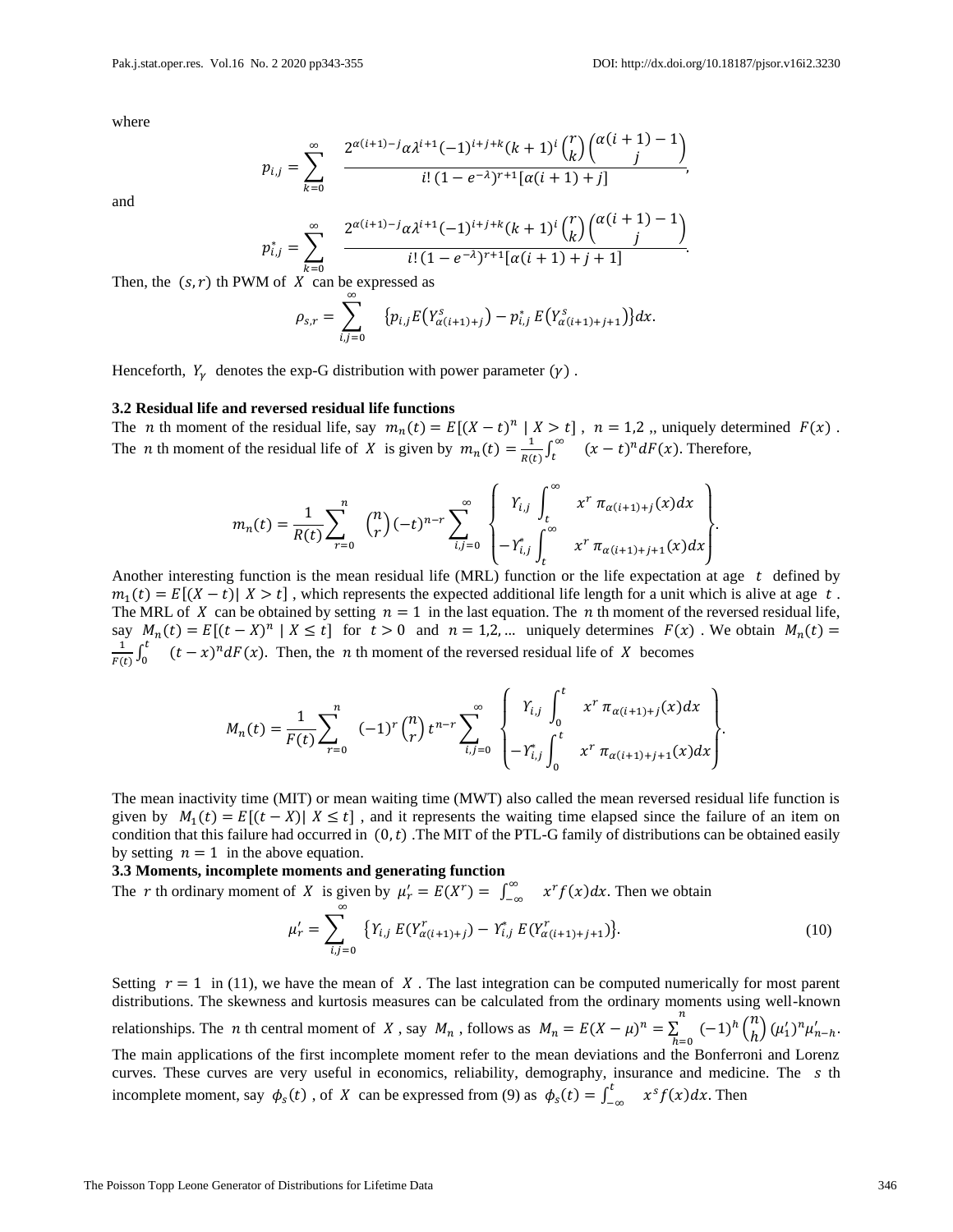$$
\phi_s(t) = \sum_{i,j=0}^{\infty} \begin{Bmatrix} Y_{i,j} \int_{-\infty}^{t} x^s \pi_{\alpha(i+1)+j}(x) dx \\ -Y_{i,j}^* \int_{-\infty}^{t} x^s \pi_{\alpha(i+1)+j+1}(x) dx \end{Bmatrix} . \tag{11}
$$

The mean deviations about the mean  $[\delta_1 = E(|X - \mu'_1|)]$  and about the median  $[\delta_2 = E(|X - M|)]$  of X are given by  $\delta_1 = 2\mu'_1 F(\mu'_1) - 2\phi_1(\mu'_1)$  and  $\delta_2 = \mu'_1 - 2\phi_1(M)$ , respectively, where  $\mu'_1 = E(X)$ ,  $M = Median(X) =$  $Q(0.5)$  is the median,  $F(\mu'_1)$  is easily calculated from (5) and  $\phi_1(t)$  is the first incomplete moment given by (12) with  $s = 1$ . Ageneral equation for  $\phi_1(t)$  can be derived from (12) as

$$
\phi_1(t) = \sum_{i,j=0} \ \{ Y_{i,j} J_{\alpha(i+1)+j}(x) dx - Y_{i,j}^* J_{\alpha(i+1)+j+1}(x) dx \},
$$

where  $J_{\gamma}(x) = \int_{-}^{t}$  $\int_{-\infty}^{\infty} x \pi_{\gamma}(x) dx$  is the first incomplete moment of the exp-G distribution. The moment generating function (mgf)  $M_X(t) = E(e^{tX})$  of X can be derived from equation (9) as

$$
M_X(t) = \sum_{i,j=0}^{N} \{ Y_{i,j} M_{\alpha(i+1)+j}(t) - Y_{i,j}^* M_{\alpha(i+1)+j+1}(t) \},
$$

where  $M_{\gamma}(t)$  is the mgf of  $Y_{\gamma}$ . Hence,  $M_{X}(t)$  can be determined from the exp-G generating function.

#### **3.4 Order statistics**

Order statistics make their appearance in many areas of statistical theory and practice. Let  $X_1, \ldots, X_n$  be a random sample from the PTL-G family of distributions and let  $X_{(1)}, \ldots, X_{(n)}$  be the corresponding order statistics. The PDF of *i* th order statistic, say  $X_{i:n}$ , can be written as

$$
f_{i:n}(x) = \frac{f(x)}{B(i, n-i+1)} \sum_{j=0}^{n-i} \quad (-1)^j \binom{n-i}{j} F^{j+i-1}(x), \tag{12}
$$

where  $B(\cdot, \cdot)$  is the beta function. Substituting (5) and (6) in equation (12) and using a power series expansion, we get

$$
f(x)F(x)^{j+i-1} = \sum_{w,m=0}^{\infty} \{t_{w,m} \pi_{\alpha(w+1)+m}(x) - t_{w,m}^* \pi_{\alpha(w+1)+m+1}(x)\},
$$

where

$$
t_{w,m} = \sum_{k=0}^{\infty} \frac{2^{\alpha(w+1)-m}\alpha \lambda^{w+1}(-1)^{w+m+k}(k+1)^w {j+i-1 \choose k} {\alpha(w+1)-1 \choose m}}{w!(1-e^{-\lambda})^{j+i}[\alpha(w+1)+m]},
$$

and

$$
t_{w,m}^* = \sum_{k=0}^{\infty} \frac{2^{\alpha(w+1)-m}\alpha \lambda^{w+1}(-1)^{w+m+k}(k+1)^w\binom{j+i-1}{k}\binom{\alpha(w+1)-1}{m}}{w!(1-e^{-\lambda})^{j+i}[\alpha(w+1)+m+1]}.
$$

The PDF of  $X_{i}$ : n can be expressed as

$$
f_{i:n}(x) = \sum_{j=0}^{n-i} \frac{(-1)^j {n-i \choose j}}{B(i, n-i+1)} \sum_{w,m=0}^{\infty} \left\{ t_{w,m} \pi_{\alpha(w+1)+m}(x) \atop -t_{w,m}^2 \pi_{\alpha(w+1)+m+1}(x) \right\}
$$

−

Then, the density function of the PTL order statistics is a mixture of exp-G densities. Based on the last equation, we note that the properties of  $X_{i,n}$  follow from those properties of  $Y_{\alpha(w+1)+m}$  and  $Y_{\alpha(w+1)+m+1}$ . For example, the moments of  $X_{i}$ :  $n$  can be expressed as  $\sqrt{2}$   $\sqrt{2}$ 

$$
E(X_{i:n}^q) = \sum_{j=0}^{n-i} \frac{(-1)^j {n-l \choose j}}{B(i, n-i+1)} \sum_{w,m=0}^{\infty} \left\{ t_{w,m} E(Y_{\alpha(w+1)+m}^q) \atop -t_{w,m}^* E(Y_{\alpha(w+1)+m+1}^q) \right\}.
$$
 (13)

The L-moments are analogous to the ordinary moments but can be estimated by linear combinations of order statistics. They exist whenever the mean of the distribution exists, even though some higher moments may not exist, and are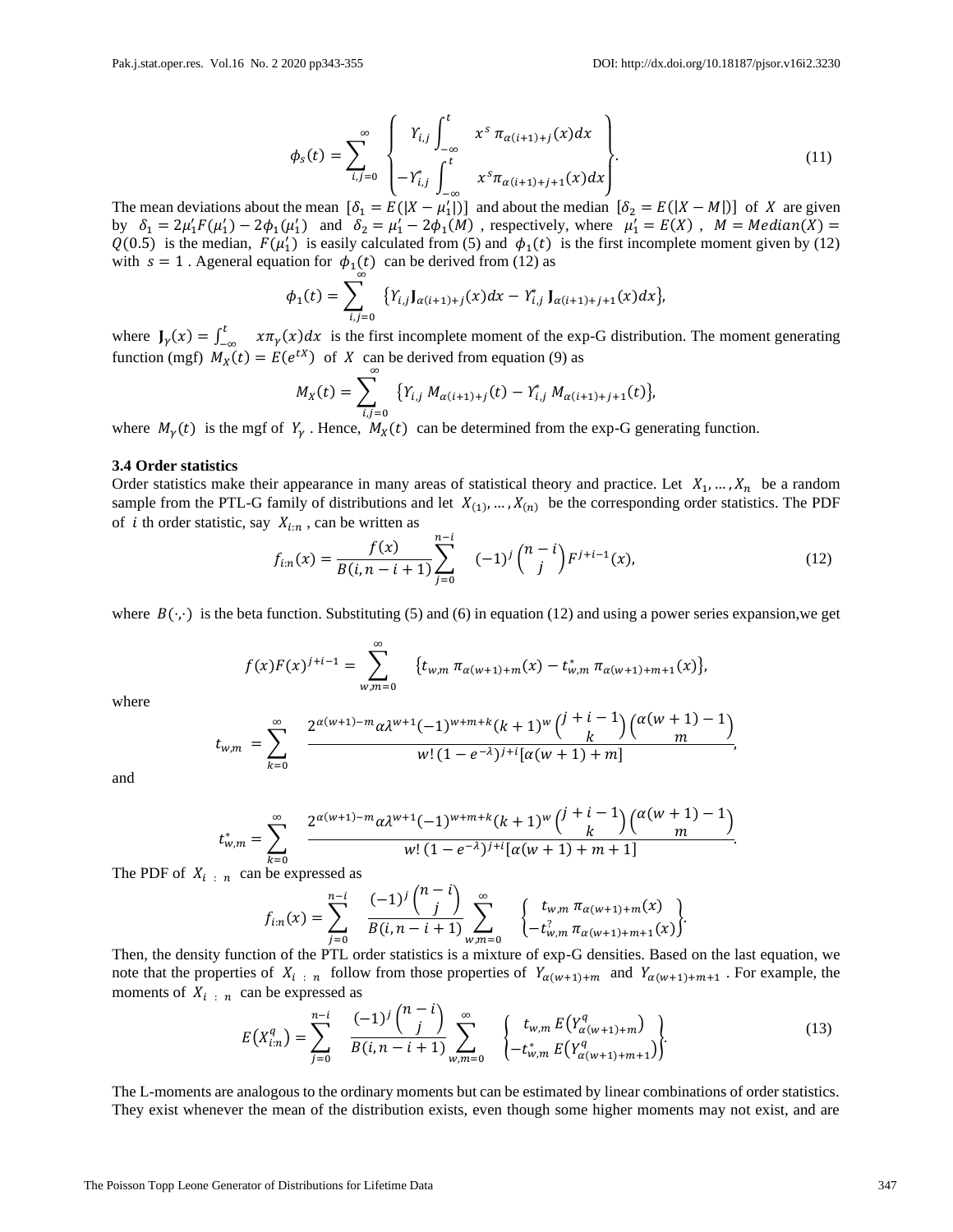relatively robust to the effects of outliers. Based upon the moments in equation (14), we can derive explicit expressions for the L-moments of  $X$  as infinite weighted linear combinations of the means of suitable PTL order statistics. They are linear functions of expected order statistics defined by

$$
\lambda_r = \frac{1}{r} \sum_{d=0}^{r-1} \quad (-1)^d \binom{r-1}{d} E(X_{r-d-r}), \ r \ge 1.
$$

#### **4. Characterizations**

In this section we present certain characterizations of PTL-G distribution. The first characterization is based on hazard function and the second one is in terms of the ratio of two truncated moments.

#### **4.1 Characterization based on hazard function**

It is known that the hazard function,  $h_F$ , of a twice differentiable distribution function,  $F$ , satisfies the first order differential equation

$$
\frac{f'(x)}{f(x)} = \frac{h'_F(x)}{h_F(x)} - h_F(x).
$$
\n(14)

For many univariate continuous distributions, this is the only characterization available in terms of the hazard function. The following characterizations establish a non-trivial characterization for (5) in terms of the hazard function which is not of the trivial form given in (14).

**Proposition 4.1.1.** Let  $X : \Omega \to R$  be a continuous random variable. Then X has  $pdf$  of (5) if and only if its hazard function  $h_F(x)$  satisfies the differential equation  $\sim$ −1

$$
h'_{F}(x) - \frac{g'(x)h_{F}(x)}{g(x)} = \frac{2g(x)}{(\alpha \lambda)^{-1}} \frac{d}{dx} \left\{ \frac{\left(G(x)\right)^{\alpha-1} [2 - G(x)]^{\alpha-1} \overline{G}(x)}{1 - \exp\left{\lambda \left(\left(G(x)\right)^{\alpha} [2 - G(x)]^{\alpha} - 1\right)\right\}} \right\}.
$$
(15)

Proof. If X has  $pdf$  of (5), then clearly (4.1.2) holds. Now, if (15) holds, then

$$
\frac{d}{dx}\Big\{\big(g(x)\big)^{-1}h_F(x)\Big\} = 2\alpha\lambda \frac{d}{dx}\Big\{\frac{\big(G(x)\big)^{\alpha-1}[2-G(x)]^{\alpha-1}\overline{G}(x)}{1-\exp\big[\lambda(\big(G(x)\big)^{\alpha}[2-G(x)]^{\alpha}-1)\big]\Big\}},
$$

or

$$
h_F(x) = \frac{2\alpha\lambda g(x) (G(x))^{a-1} [2 - G(x)]^{a-1} \overline{G}(x)}{1 - exp{\lambda((G(x))^{a} [2 - G(x)]^{a} - 1)}} , \quad x \in R,
$$

which is the hazard function of  $(5)$ .

**Remark 4.1.1.** For  $\alpha = 1$ , the differential equation (15) will have the following form

$$
h'_F(x) - \frac{g'(x)h_F(x)}{g(x)} = \frac{2\lambda(g(x))^2}{\left(1 - \exp\{\lambda((G(x))[1 + \overline{G}(x)] - 1)\}\right)^2}
$$

$$
\times \left\{ \left(2G(x)\overline{G}(x) + 1\right) \exp\{\lambda((G(x))[1 + \overline{G}(x)] - 1)\} - 1\right\}.
$$

#### **4.2 Characterizations in terms of two truncated moments**

In this subsection we present characterizations of (5) in terms of a simple relationship between two truncated moments. Our first characterization result employs a theorem due to Glänzel (1987) , see Theorem 1 below. Note that the result holds also when the interval  $H$  is not closed. Moreover, it could be also applied when the  $cdf \, F$  does not have a closed form. As shown in Glänzel (1990), this characterization is stable in the sense of weak convergence.

**Theorem 1.** Let  $(\Omega, F, P)$  be a given probability space and let  $H = [d, e]$  be an interval for some  $d < e$  $(d = -\infty, e = \infty$  might as well be allowed). Let  $X : \Omega \to H$  be a continuous random variable with the distribution function F and let  $q_1$  and  $q_2$  be two real functions defined on H such that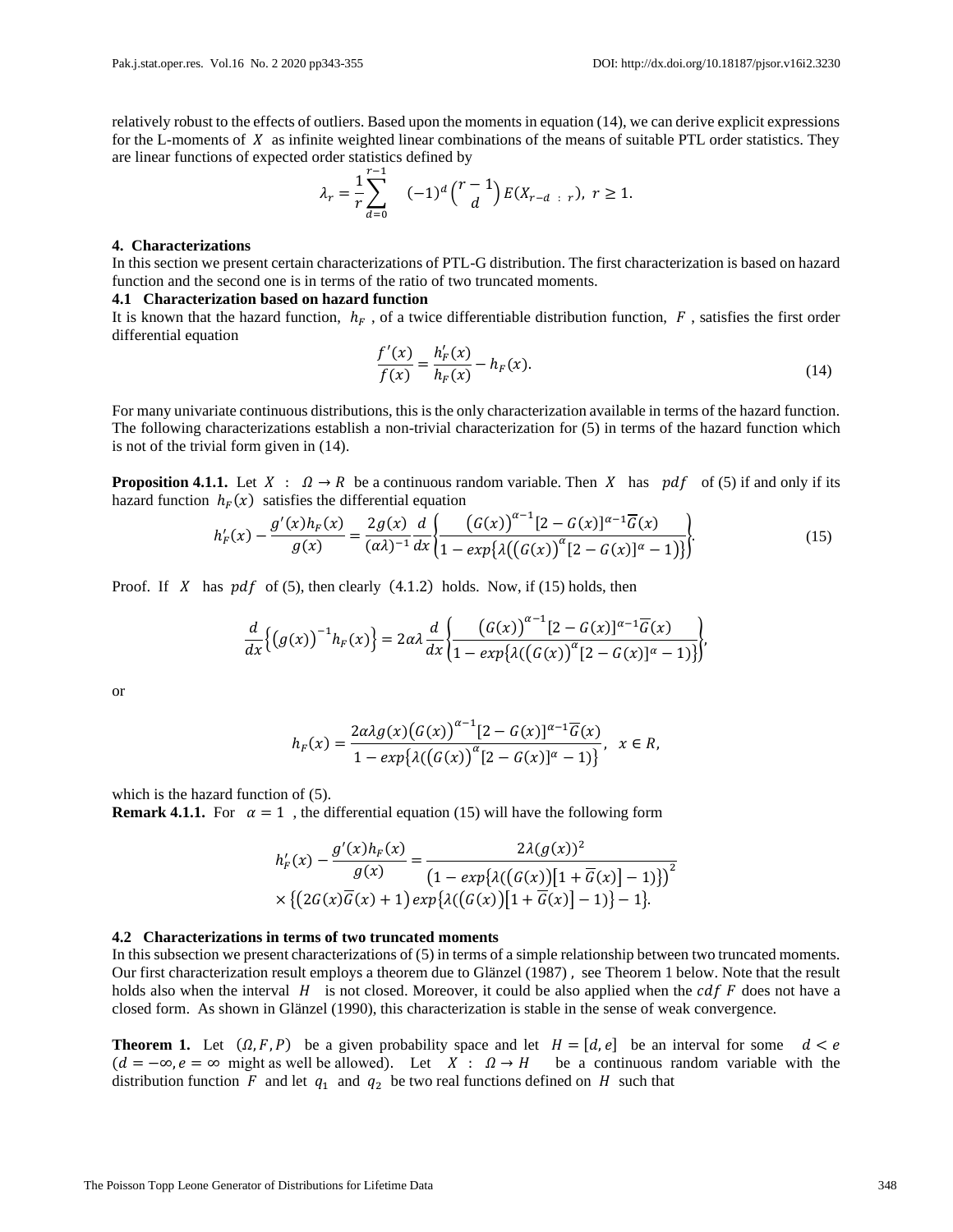$$
E[q_2(X) | X \ge x] = E[q_1(X) | X \ge x] \eta(x), \quad x \in H,
$$

is defined with some real function  $\eta$ . Assume that  $q_1, q_2 \in C^1(H)$ ,  $\eta \in C^2(H)$  and F is twice continuously differentiable and strictly monotone function on the set H. Finally, assume that the equation  $\eta q_1 = q_2$  has no real solution in the interior of H. Then F is uniquely determined by the functions  $q_1, q_2$  and  $\eta$ , particularly

$$
F(x) = \int_a^x C \left| \frac{\eta'(u)}{\eta(u)q_1(u) - q_2(u)} \right| exp(-s(u)) du,
$$

where the function *s* is a solution of the differential equation  $s' = \frac{\eta' q_1}{\eta}$  $\frac{\eta}{\eta} \frac{q_1}{q_1 - q_2}$  and C is the normalization constant, such that  $\int_H dF = 1$ . Here is our characterization.

**Proposition 4.2.1.** Let  $X : \Omega \to R$  be a continuous random variable and let  $q_1(x) = exp{\lambda(G(x))}^{\alpha} [2 - G(x)]^{\alpha}$ 

and

$$
q_2(x) = q_1(x)(G(x)[2 - G(x)])^{\alpha} \text{ for } x \in R.
$$

The random variable X belongs to the family (5) if and only if the function  $\eta$  defined in Theorem1 has the form

$$
\eta(x) = \frac{1}{2} \{ 1 + (G(x)[2 - G(x)])^{\alpha} \}, \quad x \in R.
$$
\n(16)

Proof. Let  $X$  be a random variable with  $pdf(5)$ , then

$$
(1 - F(x))E[q_1(x) | X \ge x] = \frac{\lambda}{1 - e^{-\lambda}} \{1 - (G(x)[2 - G(x)])^{\alpha}\}, \quad x \in R,
$$

and

$$
(1 - F(x))E[q_2(x) | X \ge x] = \frac{\lambda}{2(1 - e^{-\lambda})} \{1 - (G(x)[2 - G(x)])^{2\alpha}\} \quad x \in R,
$$

and finally

$$
\eta(x)q_1(x) - q_2(x) = \frac{q_1(x)}{2} \{1 - (G(x)[2 - G(x)])^{\alpha}\} > 0 \text{ for } x \in R.
$$

Conversely, if  $\eta$  is given as above, then

$$
s'(x) = \frac{\eta'(x)q_1(x)}{\eta(x)q_1(x) - q_2(x)} = \frac{2\alpha g(x)(G(x)[2 - G(x)])^{\alpha - 1}\overline{G}(x)}{1 - (G(x)[2 - G(x)])^{\alpha}}, \quad x \in R,
$$

and hence

$$
s(x) = -\log\{(G(x)[2 - G(x)])^{\alpha}\}, \ \ x \in R.
$$

Now, in view of Theorem 1,  $X$  has density (5).

**Corollary 4.2.1.** Let  $X : \Omega \to R$  be a continuous random variable and let  $q_1(x)$  be as in Proposition (17). Then X has  $pdf(5)$  if and only if there exist functions  $q_2$  and  $\eta$  defined in Theorem 1 satisfying the differential equation

$$
\frac{\eta'(x)q_1(x)}{\eta(x)q_1(x) - q_2(x)} = \frac{2\alpha g(x)(G(x)[2 - G(x)])^{\alpha - 1}\overline{G}(x)}{1 - (G(x)[2 - G(x)])^{\alpha}}, \quad x \in R.
$$
\n(17)

The general solution of the differential equation in Corollary 4.2.1 is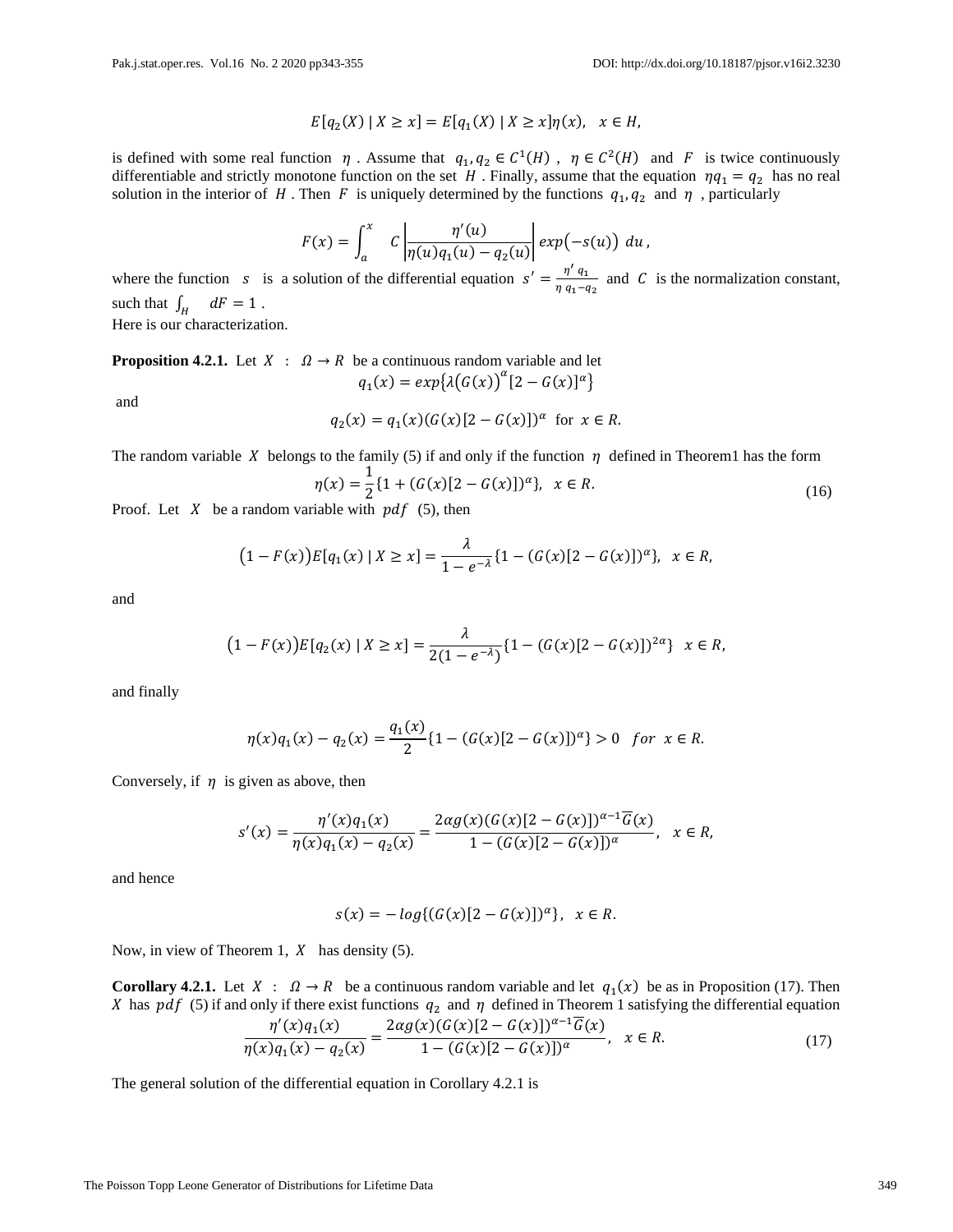$$
\eta(x) = \{1 - (G(x)[2 - G(x)])^{\alpha}\}^{-1}
$$
  
 
$$
\times \left[ -\int 2\alpha g(x)(G(x)[2 - G(x)])^{\alpha - 1}(q_1(x))^{-1}q_2(x)dx + D \right],
$$

where  $D$  is a constant.

#### **5. Estimation**

Several approaches for parameter estimation were proposed in the literature but the maximum likelihood method is the most commonly employed. The maximum likelihood estimators (MLEs) enjoy desirable properties and can be used for constructing confidence intervals and regions and also in test statistics. The normal approximation for these estimators in large samples can be easily handled either analytically or numerically. So, we consider the estimation of the unknown parameters of this family from complete samples only by maximum likelihood. Let  $x_1, ..., x_n$  be a random sample from the PTL-G distribution with parameters  $\delta$ ,  $\alpha$  and  $\psi$ . Let  $\theta$  be the  $p \times 1$  parameter vector. For determining the MLE of  $\theta$ , we have the log-likelihood function

$$
\ell = \ell(\theta) = n \log(2) + n \log \lambda + n \log \alpha - n \log(1 - e^{-\lambda})
$$
  
+ 
$$
\sum_{i=1}^{n} \log g(x_i; \psi) + (\alpha - 1) \sum_{i=1}^{n} \log G(x_i; \psi)
$$
  
+ 
$$
\sum_{i=1}^{n} \log[1 - G(x_i; \psi)] + (\alpha - 1) \sum_{i=1}^{n} \log[2 - G(x_i; \psi)]
$$
  
- 
$$
\lambda \sum_{i=1}^{n} G(x_i; \psi)^{\alpha} [2 - G(x_i; \psi)]^{\alpha}.
$$

The components of the score vector are

$$
U_{\lambda} = \frac{n}{\lambda} - \frac{ne^{-\lambda}}{(1 - e^{-\lambda})} - \sum_{i=1}^{n} G(x_{i}; \psi)^{\alpha} [2 - G(x_{i}; \psi)]^{\alpha},
$$
  

$$
U_{\alpha} = \frac{n}{\alpha} + \sum_{i=1}^{n} log G(x_{i}; \psi) + \sum_{i=1}^{n} log [2 - G(x_{i}; \psi)]
$$
  

$$
- \lambda \sum_{i=1}^{n} \frac{\{log[2 - G(x_{i}; \psi)] + log G(x_{i}; \psi)\}}{[2 - G(x_{i}; \psi)]^{-\alpha} G(x_{i}; \psi)^{-\alpha}},
$$

and

$$
U_{\psi} = \sum_{i=1}^{n} \frac{g'(x_i; \psi)}{g(x_i; \psi)} + (\alpha - 1) \sum_{i=1}^{n} \frac{G'(x_i; \psi)}{G(x_i; \psi)}
$$
  

$$
- \sum_{i=1}^{n} \frac{G'(x_i; \psi)}{1 - G(x_i; \psi)} - (\alpha - 1) \sum_{i=1}^{n} \frac{G'(x_i; \psi)}{2 - G(x_i; \psi)}
$$
  

$$
- \lambda \alpha \sum_{i=1}^{n} G'(x_i; \psi) \left\{ \begin{aligned} [2 - G(x_i; \psi)]^{\alpha} G(x_i; \psi)^{\alpha - 1} \\ - G(x_i; \psi)^{\alpha} [2 - G(x_i; \psi)]^{\alpha - 1} \end{aligned} \right\},\,
$$

where  $g'(x_i; \psi) = \partial g(x_i; \psi) / \partial \psi$ ,  $G'(x_i; \psi) = \partial G(x_i; \psi) / \partial \psi$ . Setting the nonlinear system of equations  $U_\lambda = U_\alpha =$ 0 and  $U_{\psi} = 0$  and solving them simultaneously yields the MLE. To solve these equations, it is usually more convenient to use nonlinear optimization methods such as the quasi-Newton algorithm to numerically maximize  $\ell$ .

# **6. Simulation of PTL-E distribution**

In this section, we study the performance of the PTL-E distribution by conducting various simulations for different sizes (n=50, 150, 300) by using R-Language. We simulate 500 samples for the true parameters values I:  $\lambda = 4$ ,  $\alpha =$ 5.5,  $\gamma = 0.5$  in order to obtain average estimates (AEs), biases and mean square errors (MSEs) of the parameters. They are listed in Table 1. The small values of the biases and MSEs indicate that the maximum likelihood method performs quite well in estimating the model parameters of the proposed distribution.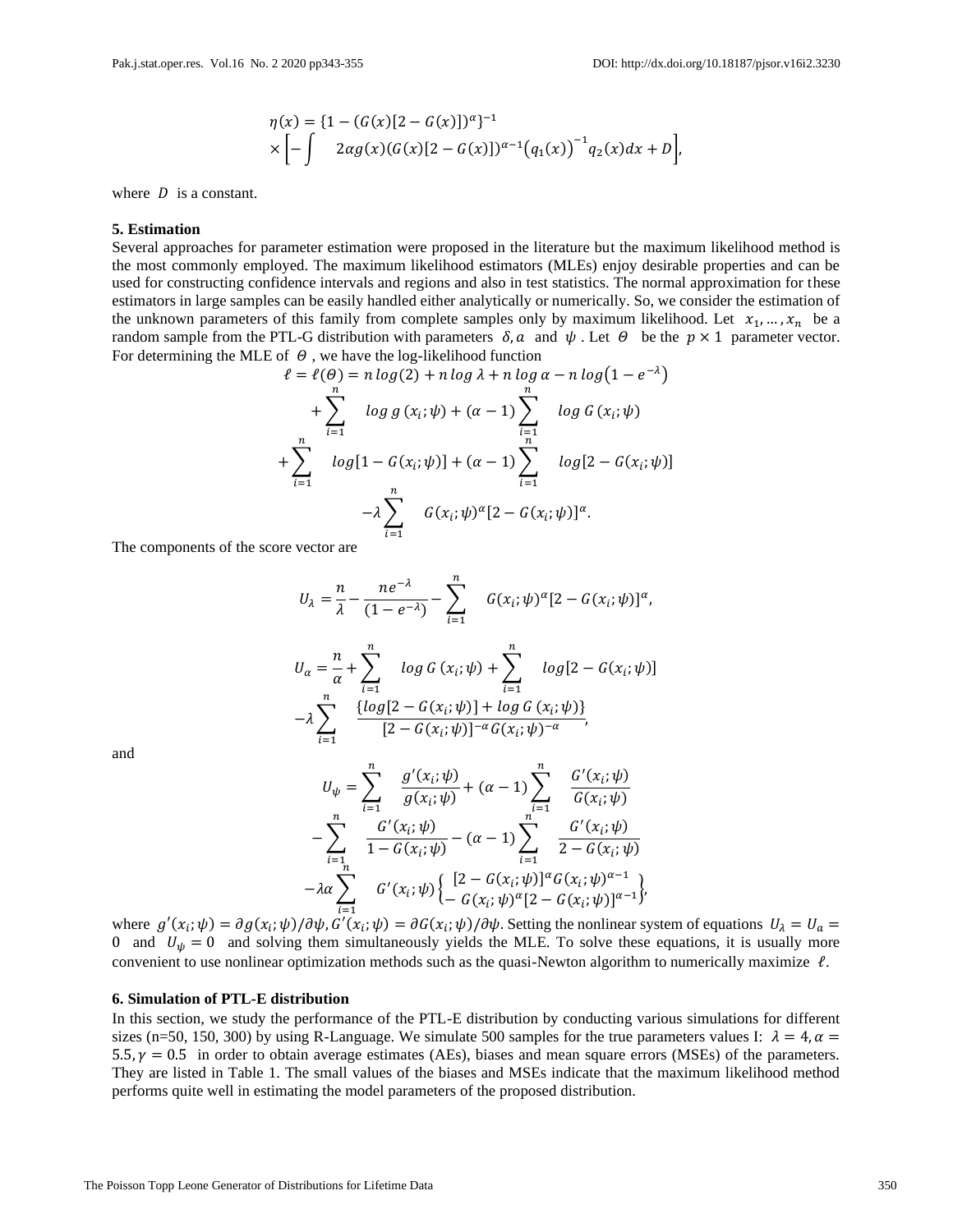# **7. Application**

In this section, we use a real data set to show that the PTL-Weibull distribution can be a better model than one based on Beta-exponential, Kumaraswamy-exponential, PTL-Weibull, Modified Weibull and Weibull distribution. The data set given below and represents the failure times of 50 components (per 1000h)

|  |  |  | 0.036 0.058 0.061 0.074 0.078 0.086 0.102 0.103 0.114 0.116      |  |  |
|--|--|--|------------------------------------------------------------------|--|--|
|  |  |  | 0.148 0.183 0.192 0.254 0.262 0.379 0.381 0.538 0.570 0.574      |  |  |
|  |  |  | 0.590 0.618 0.645 0.961 1.228 1.600 2.006 2.054 2.804 3.058      |  |  |
|  |  |  | 3.076 3.147 3.625 3.704 3.931 4.073 4.393 4.534 4.893 6.274      |  |  |
|  |  |  | 6.816 7.896 7.904 8.022 9.337 10.940 11.020 13.880 14.730 15.080 |  |  |

The values in table Tab1 indicate that the PTL-W distribution leads to a better fit than the Weibull distribution, modified Weibull distribution, exponential distribution, beta exponential distribution, Kumaraswamy exponential distribution and PTL-E distribution. Also, from Table 2 PTL-G family of distribution is better than Beta-G and Kumaraswamy-G distribution.

Many other useful real data sets can be found and analyzed see Ibrahim (2019), Ibrahim et al. (2019), Ibrahim (2020a, b), Mansour et al. (2020) and Ibrahim and Yousof (2020).

# **8. Concluding remarks**

We have proposed and presented results on a new family of distributions called Poisson Topp Leone-G family of distributions. This family of distributions have applications in Reliability, Economics and Survival data analysis. Properties of this family are studied including reliability properties, quantile function, series expansion of CDF and PDF, moments, moment generating function, mean deviation. Expression for  $i<sup>th</sup>$  order statistics is given, and estimation of parameters are carried out by Maximum likelihood method. A special sub-model is discussed in detail for illustration propose. Finally, an application is carried out on real data set to check the performance of the proposed family which provides consistently better fit than other models.

# **References**

- 1. Aryal, G. R. and Yousof, H. M. (2017). The exponentiated generalized-G Poisson family of distributions. Economic Quality Control, 32(1), 1-17.
- 2. Brito, E., Cordeiro, G. M., Yousof, H. M., Alizadeh, M. and Silva , G. O. (2017). Topp-Leone Odd Log-Logistic Family of Distributions, Journal of Statistical Computation and Simulation, 87(15), 3040–3058.
- 3. Cordeiro, G. M., Yousof, H. M., Ramires, T. G. and Ortega, E. M. M. (2018). The Burr XII system of densities: properties, regression model and applications. Journal of Statistical Computation and Simulation, 88(3), 432-456.
- 4. Eugene, N., Lee, C. and Famoye, F. (2002). Beta-normal distribution and its applications. Commun. Stat. Theory Methods, 31, 497-512.
- 5. Glänzel, W. (1987). A characterization theorem based on truncated moments and its application to some distribution families, Mathematical Statistics and Probability Theory (Bad Tatzmannsdorf, 1986), Vol. B, Reidel, Dordrecht, 75-84.
- 6. Glänzel, W. (1990). Some consequences of a characterization theorem based on truncated moments, Statistics: A Journal of Theoretical and Applied Statistics, 21, 613-618.
- 7. Gupta, R. C., Gupta, P. L. and Gupta, R. D. (1998). Modeling failure time data by Lehmann alternatives. Commun. Stat. Theory Methods, 27, 887-904.
- 8. Hamedani, G. G., Altun, E, Korkmaz, M. C., Yousof, H. M. and Butt, N. S. (2018). A new extended G family of continuous distributions with mathematical properties, characterizations and regression modeling. Pak. J. Stat. Oper. Res., 14(3), 737-758.
- 9. Hamedani, G. G. Rasekhi, M., Najib, S. M., Yousof, H. M. and Alizadeh, M., (2019). Type II general exponential class of distributions. Pak. J. Stat. Oper. Res., XV (2), 503-523.
- 10. Hamedani, G. G. Yousof, H. M., Rasekhi, M., Alizadeh, M., Najibi, S. M. (2017). Type I general exponential class of distributions. Pak. J. Stat. Oper. Res., XIV (1), 39-55.
- 11. Ibrahim, M. (2019). A new extended Fréchet distribution: properties and estimation. Pak. J. Stat. Oper. Res.,15 (3), 773-796.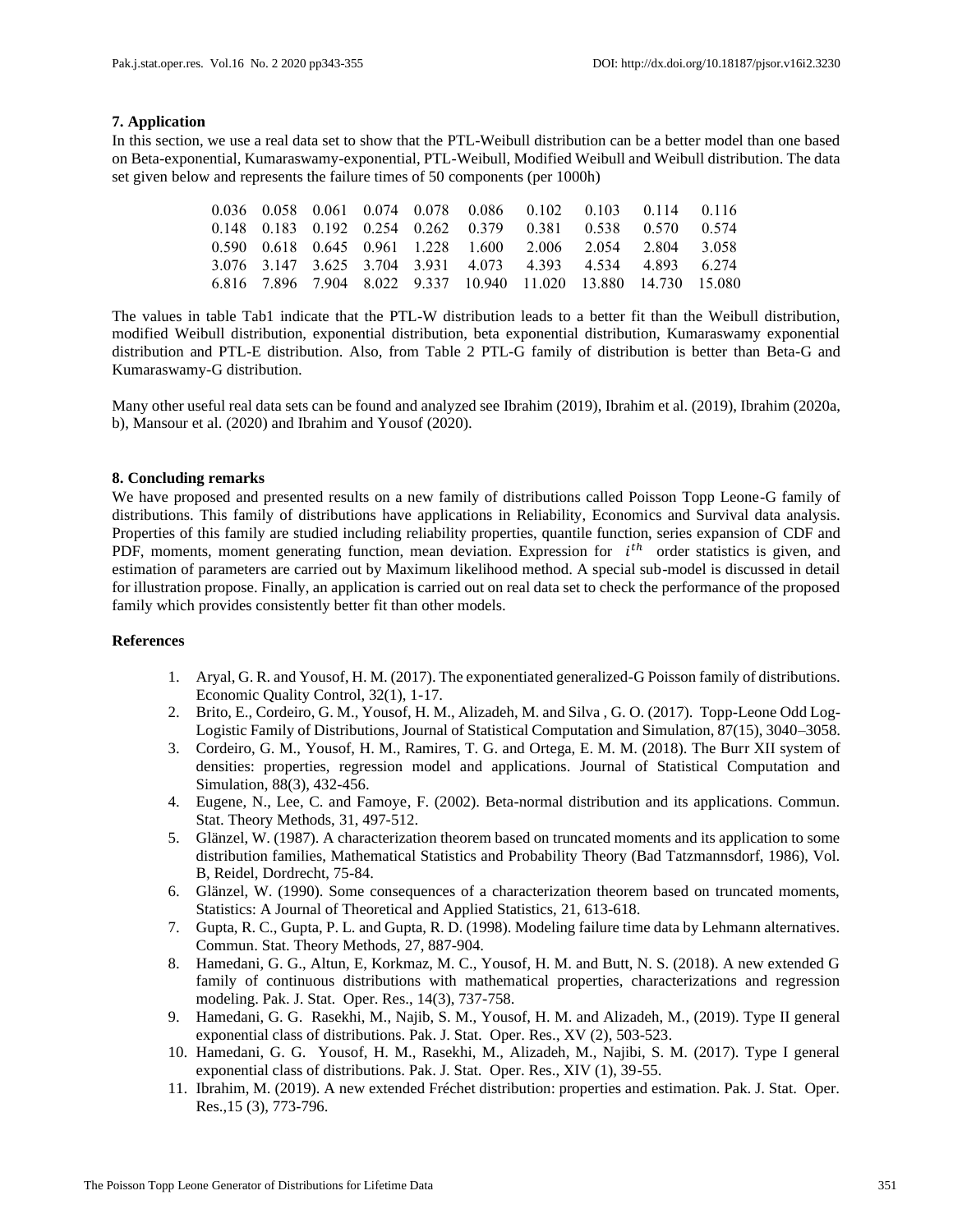- 12. Ibrahim, M. (2020a). The compound Poisson Rayleigh Burr XII distribution: properties and applications. Journal of Applied Probability and Statistics, 15(1), 73-97.
- 13. Ibrahim, M. (2020b). The generalized odd Log-logistic Nadarajah Haghighi distribution: statistical properties and different methods of estimation. Journal of Applied Probability and Statistics, forthcoming.
- 14. Ibrahim, M. and Yousof, H. M. (2020). A new generalized Lomax model: statistical properties and applications, Journal of Data Science, 18(1), 190 – 217.
- 15. Ibrahim, M., Yadav, A. S. Yousof, H. M., Goual, H. and Hamedani, G. G. (2019). A new extension of Lindley distribution: modified validation test, characterizations and different methods of estimation, Communications for Statistical Applications and Methods, 26(5), 473–495.
- 16. Marshall, A. W. and Olkin, I. (1997). A new method for adding a parameter to a family of distributions with application to the Exponential and Weibull families. Biometrika, 84, 641-652.
- 17. Korkmaz, M. C. Yousof, H. M. and Hamedani G. G. (2018a). The exponential Lindley odd log-logistic G family: properties, characterizations and applications. Journal of Statistical Theory and Applications, 17(3), 554 - 571.
- 18. Korkmaz, M. C., Yousof, H. M., Hamedani G. G. and Ali, M. M. (2018b). The Marshall–Olkin generalized G Poisson family of distributions, Pakistan Journal of Statistics, 34(3), 251-267.
- 19. Mansour, M., Yousof, H. M., Shehata, W. A. M. and Ibrahim, M. (2020). A new two parameter Burr XII distribution: properties, copula, different estimation methods and modeling acute bone cancer data, Journal of Nonlinear Science and Applications, 13, 223–238.
- 20. Merovci, F., Alizadeh, M., Yousof, H. M. and Hamedani G. G. (2017). The exponentiated transmuted-G family of distributions: theory and applications, Communications in Statistics-Theory and Methods, 46(21), 10800-10822.
- 21. Nascimento, A. D. C., Silva, K. F., Cordeiro, G. M., Alizadeh, M. and Yousof, H. M. (2019). The odd Nadarajah-Haghighi family of distributions: properties and applications. Studia Scientiarum Mathematicarum Hungarica, 56(2), 1-26.
- 22. Nofal, Z. M., Afify, A. Z., Yousof, H. M. and Cordeiro, G. M. (2017). The generalized transmuted-G family of distributions. Communications in Statistics-Theory and Method, 46, 4119-4136.
- 23. Rezaei, S., B. B. Sadr, M. Alizadeh, and S. Nadarajah. 2017. Topp-Leone generated family of distributions: Properties and applications. Communications in Statistics: Theory and Methods 46 (6), 2893–2909.
- 24. Weibull, W. (1951). A statistical distribution function of wide applicability. J. Appl. Mech. Trans, 18, 293--297.
- 25. Yousof, H. M., Afify, A. Z., Alizadeh, M., Butt, N. S., Hamedani, G. G. and Ali, M. M. (2015). The transmuted exponentiated generalized-G family of distributions, Pak. J. Stat. Oper. Res., 11, 441-464.
- 26. Yousof, H. M., Afify, A. Z., Hamedani, G. G. and Aryal, G. (2017). The Burr X generator of distributions for lifetime data. Journal of Statistical Theory and Applications, 16, 288–305.
- 27. Yousof, H. M., Altun, E., Ramires, T. G., Alizadeh, M. and Rasekhi, M. (2018). A new family of distributions with properties, regression models and applications, Journal of Statistics and Management Systems, 21(1), 163-188.
- 28. Yousof, H. M., Mansoor, M. Alizadeh, M., Afify, A. Z., Ghosh, I. and Afify, A. Z. (2020). The Weibull-G Poisson family for analyzing lifetime data. Pak. J. Stat. Oper. Res., 16 (1), 131-148.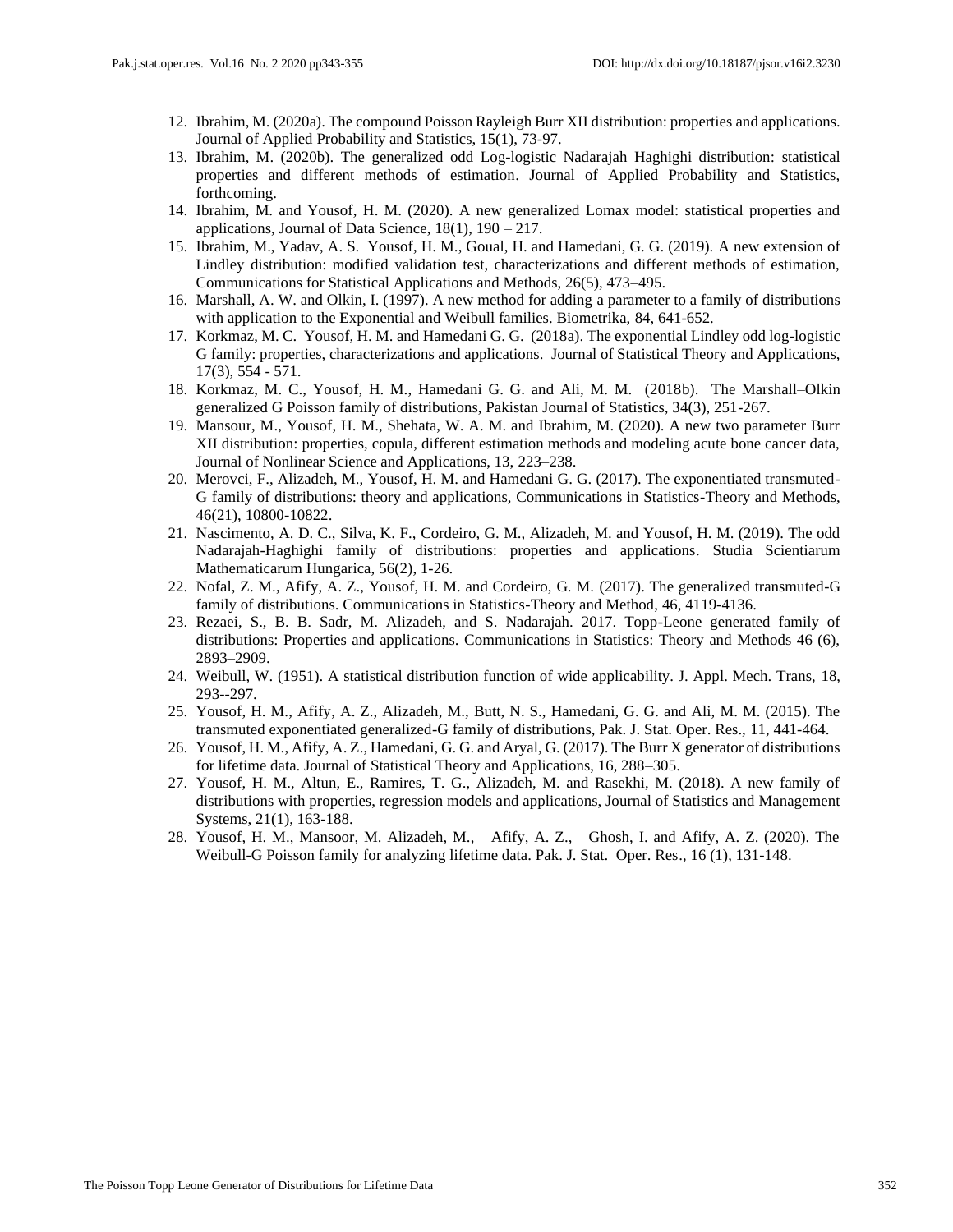# **Appendix**







Figure 1: The PDF's of various PTL-E distributions. Figure 2: The hazard functions of various PTL-E distributions.



Figure 3: The PDF's of various PTL-W distributions. Figure 4: The hazard functions of various PTL-W distributions.

| simulations of with $n=50$ , 150 and 300. |            |       |             |       |  |  |  |
|-------------------------------------------|------------|-------|-------------|-------|--|--|--|
| 50                                        | parameters | A.E   | <b>Bias</b> | MSE   |  |  |  |
|                                           | α          | 3.351 | 0.759       | 1.763 |  |  |  |
|                                           | λ          | 5.010 | 0.510       | 0.351 |  |  |  |
|                                           | γ          | 0.735 | 0.335       | 0.073 |  |  |  |
| 150                                       |            |       |             |       |  |  |  |
|                                           | α          | 3.559 | 0.551       | 0.651 |  |  |  |
|                                           | λ          | 5.953 | 0.553       | 0.355 |  |  |  |
|                                           | γ          | 0.776 | 0.376       | 0.103 |  |  |  |
| 300                                       |            |       |             |       |  |  |  |
|                                           | $\alpha$   | 3.368 | 0.633       | 0.539 |  |  |  |
|                                           | λ          | 5.996 | 0.596       | 0.310 |  |  |  |
|                                           |            | 0.755 | 0.355       | 0.083 |  |  |  |

| Table 1: Estimated AEs, Biases, and MSEs of the MLEs of parameters of |  |  |  |  |  |  |
|-----------------------------------------------------------------------|--|--|--|--|--|--|
| PTL-E distribution based on 500                                       |  |  |  |  |  |  |
| $\frac{\text{simultation}}{\text{of with }n-50,150,00}$               |  |  |  |  |  |  |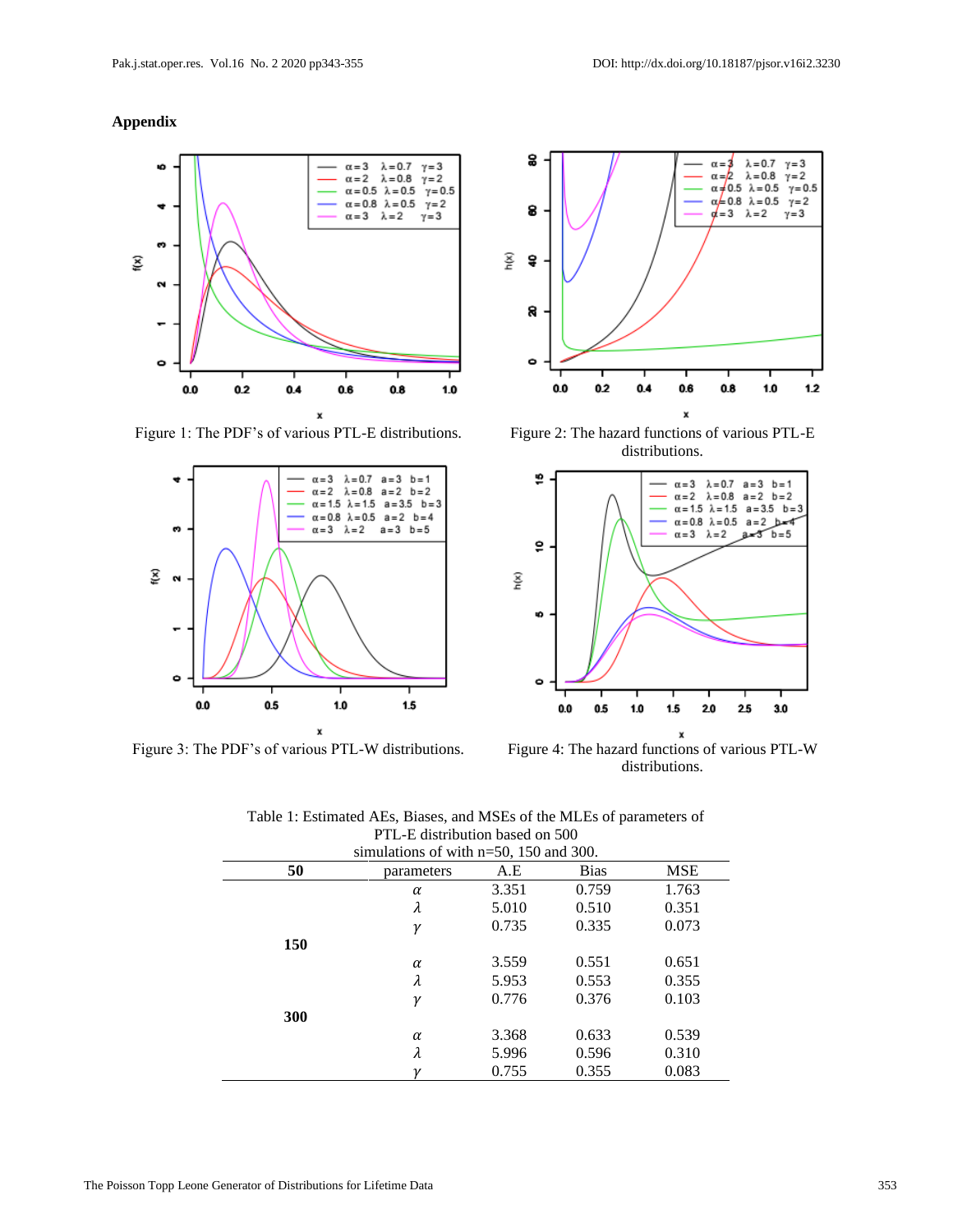| Model                  | Estimates            | <b>Standard Error</b> | $-logL$  | <b>AIC</b> | $K-S$ |
|------------------------|----------------------|-----------------------|----------|------------|-------|
| Weibull                | $\alpha = 0.429$     | 0.104                 | 103.0572 | 210.114    | 0.175 |
|                        | $\lambda = 0.638$    | 0.073                 |          |            |       |
|                        |                      |                       |          |            |       |
|                        |                      |                       |          |            |       |
| Modified Weibull       | $\alpha = 0.043$     | 0.131                 | 102.320  | 210.640    | 0.138 |
|                        | $\beta = 0.492$      | 0.181                 |          |            |       |
|                        | $\gamma = 0.619$     | 0.154                 |          |            |       |
|                        |                      |                       |          |            |       |
| PTL-Weibull            | $\lambda = 2.118$    | 0.899                 | 100.818  | 209.636    | 0.122 |
|                        | $\alpha = 0.146$     | 0.024                 |          |            |       |
|                        | $a=3.902$            | 0.021                 |          |            |       |
|                        | $b=1.3\times10^{-5}$ | $0.13\times10^{-5}$   |          |            |       |
|                        |                      |                       |          |            |       |
| Exponential            | $\lambda = 0.299$    | 0.042                 | 110.342  | 222.685    | 0.478 |
|                        |                      |                       |          |            |       |
|                        |                      |                       |          |            |       |
| Beta-Exponential       | $a=0.529$            | 0.101                 | 102.358  | 210.716    | 0.144 |
|                        | $b=0.717$            | 0.308                 |          |            |       |
|                        | $\lambda = 0.281$    | 0.132                 |          |            |       |
|                        |                      |                       |          |            |       |
| Kumaraswamy-           | $a=0.605$            | 0.204                 | 102.166  | 210.332    | 0.131 |
| Exponential            |                      |                       |          |            |       |
|                        | $b=3.274$            | 1.308                 |          |            |       |
|                        | $\lambda = 0.044$    | 0.012                 |          |            |       |
|                        |                      |                       |          |            |       |
|                        |                      |                       |          |            |       |
| <b>PTL-Exponential</b> | $\lambda = 0.823$    | 0.304                 | 102.094  | 210.189    | 0.128 |
|                        | $\alpha = 0.606$     | 0.122                 |          |            |       |
|                        | $\gamma = 0.083$     | 0.029                 |          |            |       |

Table 2: Estimated parameters for the failure times of 50 components(per 1000h).



 $\frac{1}{2}$  $0.\overline{8}$  $0.6$ Empirical<br>PTL-Weibull<br>Weibull<br>PTL-Exponer  $Fin(X)$  $\sigma$ **BE** EE<br>KE<br>Exponential  $0.2$  $\overline{0}$ .0 5  $\pmb{0}$  $10\,$  $15$ x

**Ecdf of distances** 

Figure 5: Estimated densities of the models for data set. Figure 6: Fitted CDFs plots of the considered

distribution for the real data set.